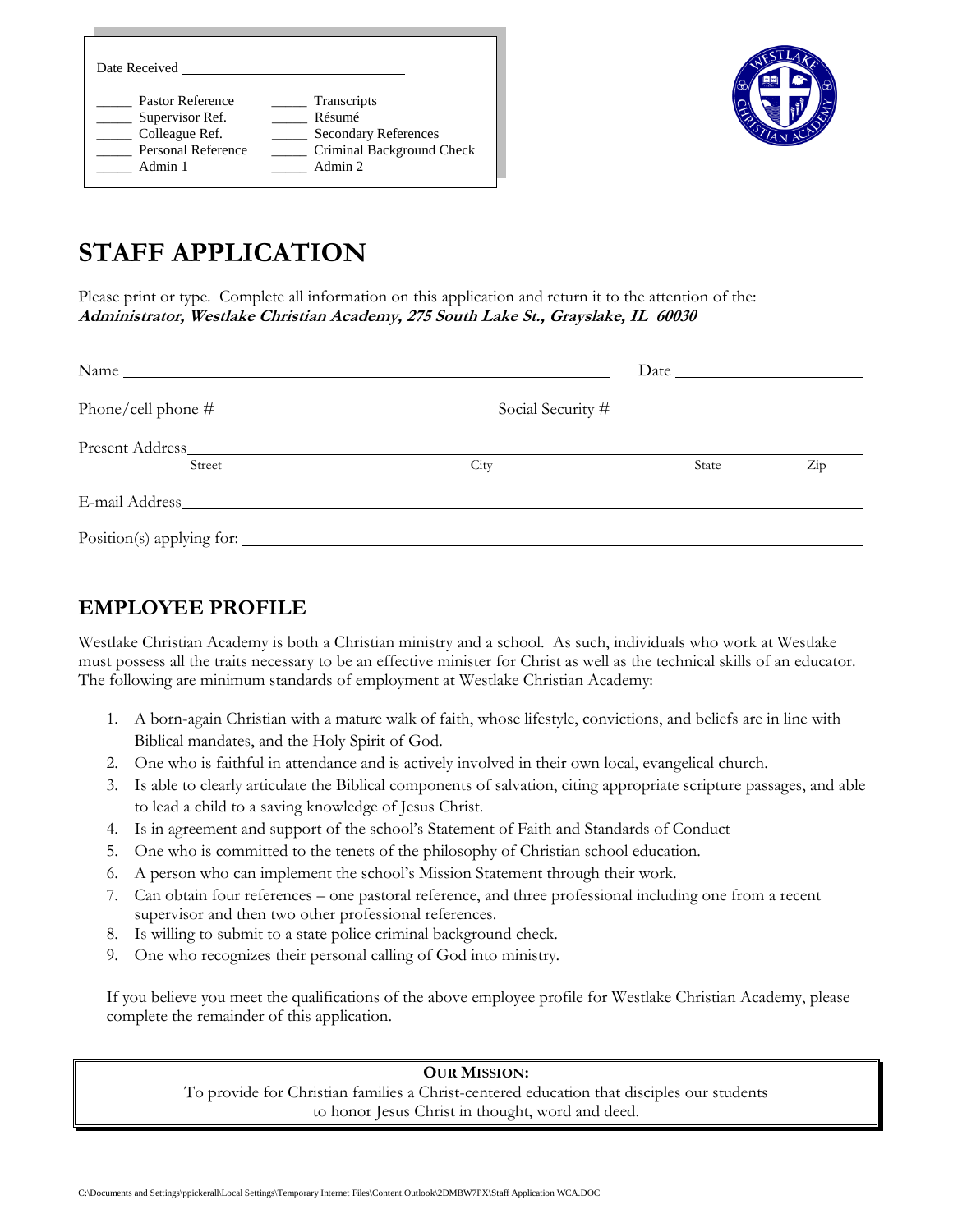#### **PERSONAL**

|                     | Are you a born-again Christian?                                                                                                                                                                                    |
|---------------------|--------------------------------------------------------------------------------------------------------------------------------------------------------------------------------------------------------------------|
|                     |                                                                                                                                                                                                                    |
|                     |                                                                                                                                                                                                                    |
|                     |                                                                                                                                                                                                                    |
|                     | Name of Pastor                                                                                                                                                                                                     |
| If applicable:      | Uncertain<br>Yes<br>$\rm No$<br>Is spouse a born-again Christian? Yes<br>No<br>Uncertain<br>Marital Status: $\Box$ single $\Box$ married<br>$\Box$ divorced<br>$\Box$ remarried                                    |
|                     | Names and current grades of children and/or dependents:                                                                                                                                                            |
|                     |                                                                                                                                                                                                                    |
|                     | Area(s) applying for: $\Box$ Early Childhood $\Box$ Lower Elementary $\Box$ Upper Elementary<br>Junior High: Content Area<br>High School: Content Area                                                             |
|                     | Do you subscribe without reservation to our Statement of Faith? Yes<br>No                                                                                                                                          |
|                     | Can you work with other Christians who may differ from you in a point of doctrine? Yes<br>No                                                                                                                       |
|                     | Will you abstain from any form of gambling, tobacco use, intoxication, and illegal use of drugs while employed at<br>Westlake Christian Academy? Yes<br>$\rm No$                                                   |
| Have you ever been: | Discharged/disciplined in a previous job? Yes No<br>Arrested?<br>N <sub>o</sub><br>Yes<br>Court record expunged? Yes No<br>(If you answered "yes" to any of these<br>questions, please explain on separate paper.) |
|                     | If selected for employment, when would you be available to begin?                                                                                                                                                  |

#### **PROFESSIONAL PREPARATION & EXPERIENCE**

Please include a résumé with this application including a list of the following information:

- 1) All colleges, universities, or trade schools attended including name and location, dates attended, major, any minors, degrees earned.
- 2) All professional experiences beginning with your most recent full- or part-time jobs including name and location, dates of employment, position held, immediate supervisor's name, and telephone number(s).
- 3) Any awards, achievements, or recognition.
- 4) Any professional organization memberships, past and present.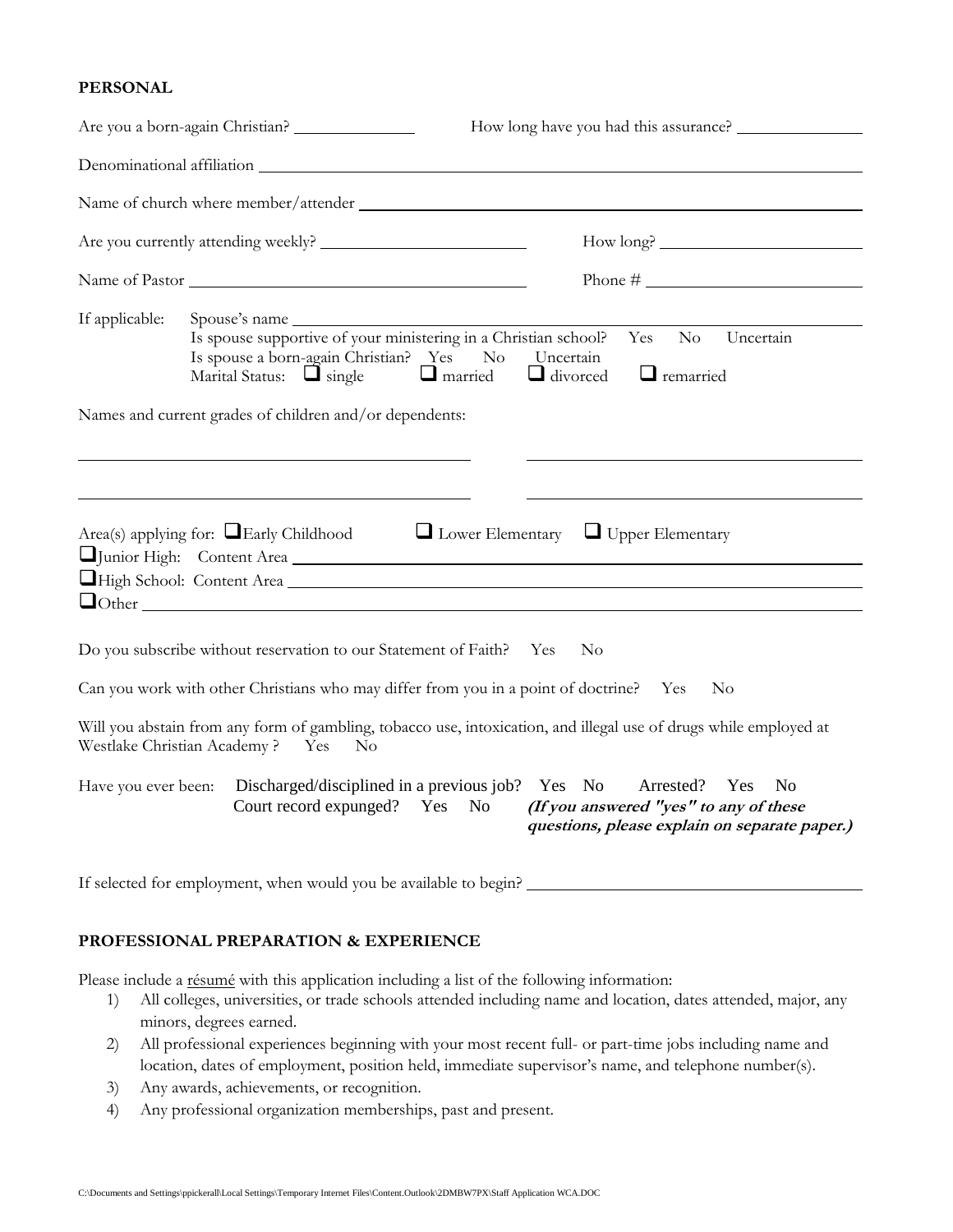#### **PERSONAL STATEMENTS**

Using additional paper, please respond to the following statements/questions:

- 1) Give a brief account of your Christian conversion explaining how you know you are a born again Christian and describe your personal plan for continued spiritual growth.
- 2) How would you respond to a student asking the question, "How do I become a Christian?"
- 3) Describe your understanding of Biblical Christian education.
- 4) Why are you interested in becoming a member of this ministry team?
- 5) If you currently have school age children would you desire that they attend WCA? Why or why not?
- 6) Describe your personality.
- 7) What does it mean to be a professional?
- 8) State any additional information you believe may be helpful to us in considering your application.

### **STATEMENT OF FAITH**

- **A.** We believe the Bible to be the inspired and only infallible, authoritative, written word of God. (II Timothy 3:16, 17)
- **B.** We believe that there is one God, eternally existent in three persons; Father, Son, and Holy Spirit. (Matthew 28:19, II Corinthians 13:14)
- **C.** We believe that the universe originated by the creative act of God as revealed in Holy Scripture, and that the form of every kind of life was fixed at the time of its creation. (Genesis 1:1, John 1:1-3)
- **D.** We believe in the true deity and true humanity of our Lord Jesus Christ, His pre-existence, His virgin birth, His sinless life, His miracles, His vicarious and atoning death through His shed blood, His bodily resurrection, His ascension to the right hand of the Father, and His future visible return in power and glory. (Colossians 1:13- 20)
- **E.** We believe that the Lord Jesus Christ is the only mediator between God and man. (I Timothy 2:5)
- **F.** We believe that all men are lost and sinful, and that salvation is received through personal faith in the Lord Jesus Christ and by the act of regeneration of life by the Holy Spirit of God. (Romans 3:23-26; Titus 3:5)
- **G.** We believe that by the present indwelling ministry of the Holy Spirit, the Christian is enabled to live a godly life, and that every believer should practice the holiness which God requires.
- **H.** We believe in the resurrection of both the saved and the lost; they that are saved unto the resurrection of life, and they that are lost unto the resurrection of damnation. (John 5:24-25, 28-29)
- **I.** We believe in the spiritual unity of believers in our Lord Jesus Christ. (I Cor. 12:12-13; John17:20-23 )
- **J.** We believe the support of and participation in the task of fulfilling the Great Commission is an obligation of all believers in our Lord Jesus Christ. (Matthew 28:19-20)
- **K.** We recognize that there are other doctrines held by various Christian believers which they believe to be consistent with the above. However, such teachings shall not be incorporated as approved by the school.

#### **APPLICANT'S CERTIFICATION AND AGREEMENT**

I understand that Westlake Christian Academy does not discriminate in its employment practices against any person because of race, color, national or ethnic origin, gender, age or disability.

I hereby certify that the facts set forth in this initial application are true and complete to the best of my knowledge. I understand that discovery of falsification of any statement or a significant omission of fact may prevent me from being hired, or if hired, may subject me to immediate dismissal regardless of the time elapsed before discovery. If I am released under these circumstances, I further understand that I will be paid and receive benefits only through the day of release.